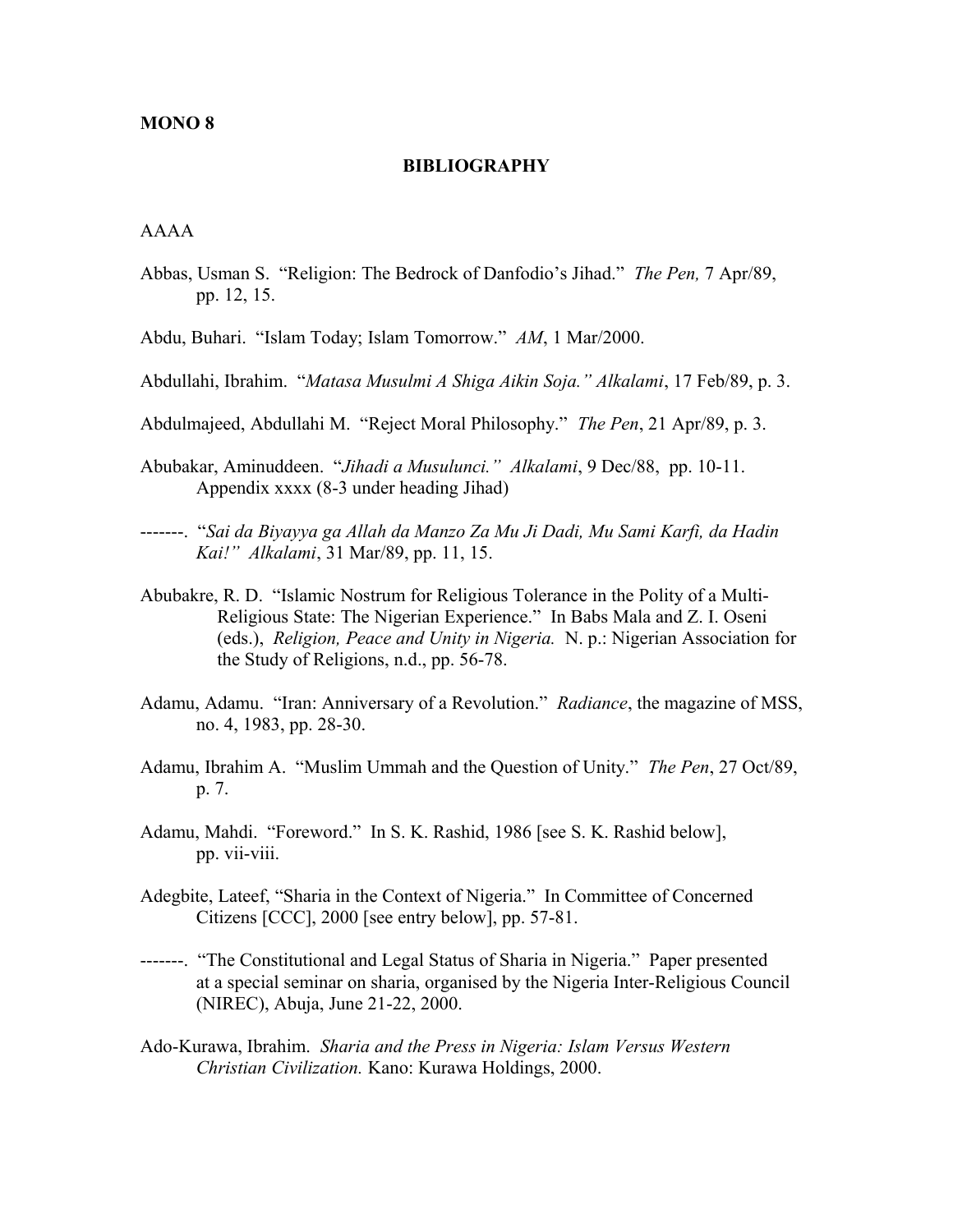- Ahmad, Adam. "Muslim Corpers Condemn NYSC." *The Pen*, 21 Apr/89, p. 16.
- Ahmad, Ali. "Commentary." In Ostien, Nasir and Kogelmann [see below], 2005, pp. 358-373.
- Akanbi, Mustapha. "The Need for Unity Among Muslims." *The Pen*, 1 July/88, p. 15; 15 July/88, pp. 10-11.
- Albashir, Abdulkareem. "Sharia: Its Meaning and Significance to Muslims." *NN*, 8 Nov/99, p. 5.
- *Alkalami*. "*An Hana Sai da Giya a Bida."* 15 July/88, p. 2.
- -------. "*Sharhin Alakalami: A Tabbatar da Sharia in….*" 1 Dec/88, p. 1. Ellipsis is part of the original title.
- -------. "*Sharhin Alkalami: Goma ta Musulunci a Iran."* 17 Feb/89, p. 1.
- -------. "*A Daukaka Makarantun Allah*." 17 Feb/89, p. 1.
- -------. "*Shehun Barno Ya Yi Kira ga Musulmi.*" 31 Mar/89, p. 16.
- -------. "*Daliban Musuolmi Sun Shawarci Gwamnati.*" 31 Mar/89-14 Apr/89, p. 16.
- -------. "*Tsai da Mahawara kan Sharia: Kungiyoyin Musulmi Sun Amince."*  9-23 Dec/89, p.1.
- -------. "*An Shawarci* MAMSER *da Ta Sake Salo."* 17 Feb/89, p. 16.
- Alkali, A. Bello. "Sharia Is Winning." *NN*, 13 Nov/99, pp. 5-6.
- -------. "The Zamfara Initiative." *NN*, 4 Jan/2000, p. 5. Appendix 10 in vol. 6.
- Al-Khomeini, Robollah al-Mossavi. "Khomeini's Letter to Gorbachev." *The Pen*, 27 Jan/89, p. 8.
- *Al-Madinah*, "Editorial: Calling General Abacha." 2 Nov/95, p. 7.
- Asad, Muhammad. "The State and the Government in Islam: Conclusion." *The Pen*, 15 July/88, pp. 5, 12, 15.
- Az-Zubair, Banu. "Secularism, Sharia and the Nigerian Constitution." This article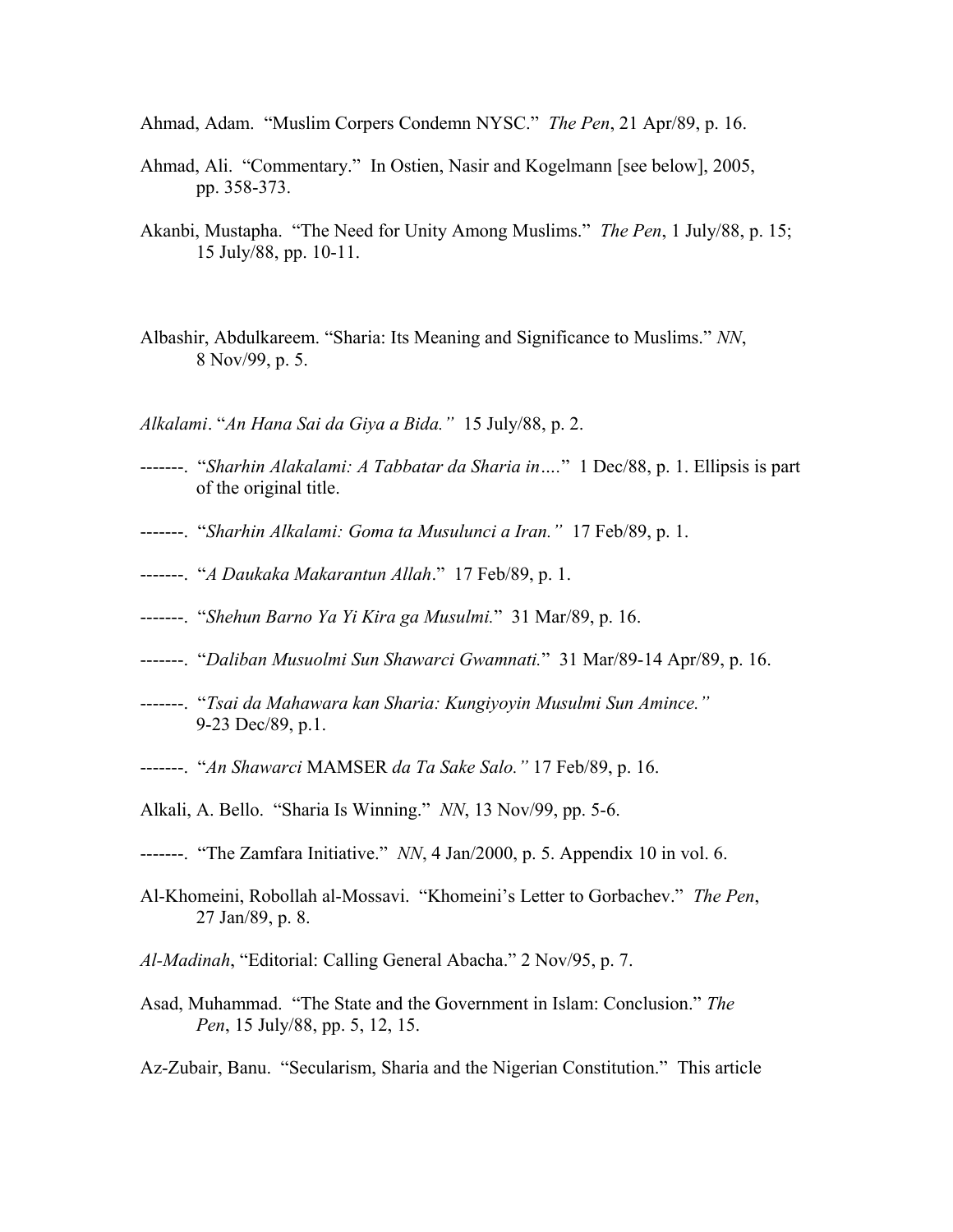circulated the globe through various email chains. By the time it reached my screen, its origin was no longer traceable. Judging from various references in the article, it is of recent vintage--2002? The first half of the paper constitutes Appendix 1 in J. Boer, vol. 4, 2005, pp. 158-165. The second half constitutes Appendix 58 in J. Boer, vol. 6, 2007.

#### BBBB

- Baba, Abubakar A. "Yobe Raises Committees on Sharia." *NN*, 3 Jan/2000, p. 24.
- Badamasuyi, Juwariyya. "The Prospects for Sharia in Nigeria." Paper submitted at the Islam in Africa Conference, 24-28 Nov/89, Abuja.

Barnabas Fund. Prayer booklets and other miscellaneous documents.

- Bello, Ibrahim I. "Islam: Third World's Alternative." *The Pen*, 13 Jan/89, p. 13.
- -------. *"Jamhuriyar Musulunci: Jiya da Yau." Alkalami,* 3 Mar/89, p. 9.
- -------. "True Decolonization Lies in Islamization of Knowledge—Dr. Omar Bello." *The Pen*, 7 Apr/89, p. 16.
- -------. "Emir of Kano Recommends Abdullahi Fodi's Book for Religious Tolerance." *The Pen*, 27 Oct/89, p. 16.
- -------. "Muslims Now Await AFRC—Tureta." *The Pen*, 16 Dec/89, p. 16.
- Bidmos, M. A. "Islam in Nigeria: Perception and Practices." *Al-Madinah*, 2 Nov/95, p. 22.
- Binji, Aminu M. "For True and Sincere National Rebirth." *NN*, 31 Oct/99, p. 5. Appendix 1 in J. Boer, vol. 7, 2007.
- Birniwa, Abdullahi. "*Waiwayen Halayen Rayuwa a Arewa—Musulunci ko Al'ada?" Alkalami*, 9-23 Dec/88, p. 3.
- Bitrus, Bala A. "Niger, Kebbi Adopt Sharia." *NN*, 17 Jan/2000.
- Bobboyi, Hamid. "Secularism and Islam in Nigeria: The Historical Perspective." *The Pen*, 13-27 Jan/89, p. 5.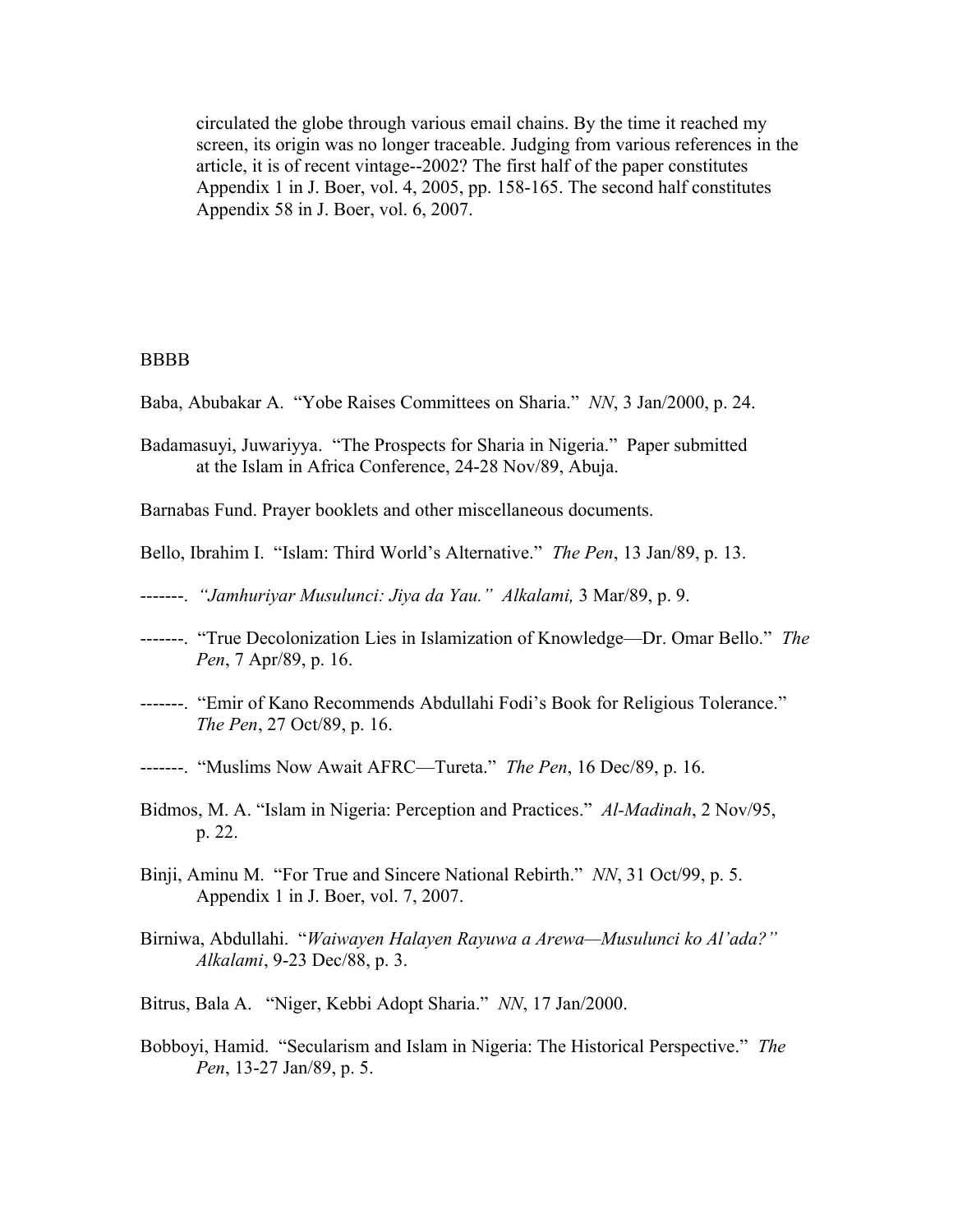Boer, Jan H. *Studies in Christian-Muslim Relations*. 8 vols. 2003-2007.

British Broadcasting Corporation (BBC). "Nigeria's Katsina State Adopts Sharia." 1 Aug/2000.

[http://news.bbc.co.uk/1/hi/world/africa/860660.stm.](http://news.bbc.co.uk/1/hi/world/africa/860660.stm)

# **CCCC**

- Committee of Concerned Citizens (CCC). *The Sharia Issue: Working Papers for a Dialogue.* A compilation of papers on the subject privately distributed. N.p: 2000.
- Council of Ulama of Nigeria. Press Statement: "Zamfara Islamic State: A Welcome Development." *NN*, 7 Nov/99. Appendix 26 in vol. 6.

#### DDDD

- Dadi, Mu'az M. "Sharia Will Guarantee a Better Nigeria." *AM*, 15-21 Mar/2000. Appendix 17, Volume 6.
- Dauda, Aliyu. "The Dilemma Facing the Muslim Youths in Our Universities." *The Pen*, 1 July/88, p. 12; 15 July/88, p. 11.
- Dauda, S. Dauda. "The Politics of Religion and the *Lex Talionis.*" Gamji, Apr/2003.
- Director, Osa. "Sharia Akbar! Sharia Ak-bomb!!" *TELL*, 15 Nov/99, pp. 12-18.
- -------. "It's Only the *Alkali* that Will Cut Your Hand." *TELL,* 15 Nov/99, pp. 19-21.
- Doguwa, Jibrin M. "*Shin Yaya Musulmi Za Su Kansance Masu Kwanchiyar Hankali?*" *Alkalami*, 14 Apr/89, p. 3.

EEEE

Ejiga, Baba. "Sharia and You." *NN*, 13 Nov/99, p. 12. Appendix 61 in vol. 6.

GGGG

Galadima, Magaji. "*Aniagolu na Yiwa Musulmi Kafar Ungulu." Alkalami*, 16 Nov/88,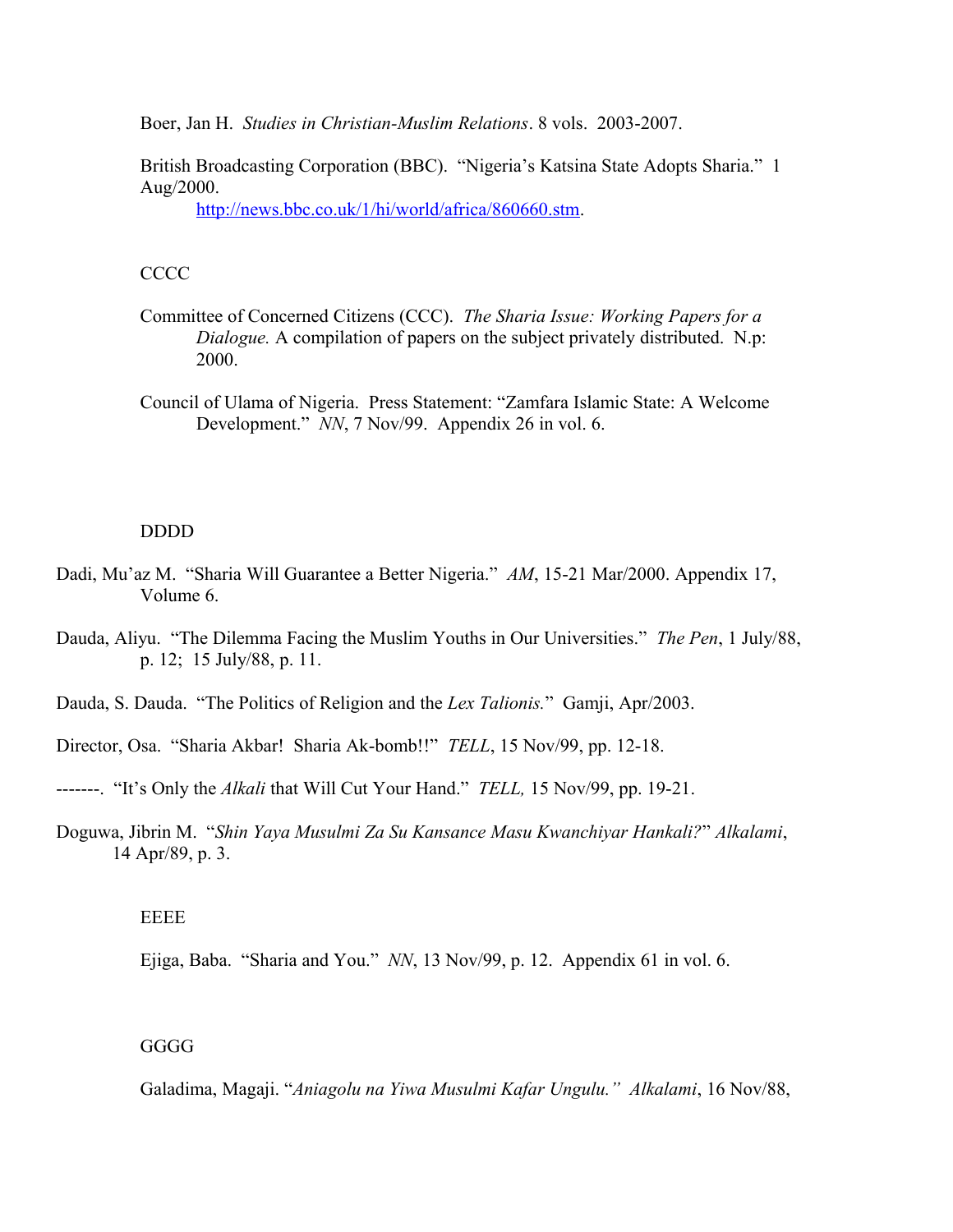p. 16.

- Galadima, Magaji. "Do They Sell Ogogoro in Germany? A Response to Femi Awoniyi." [www.gamji.com/magaji3.htm.](http://www.gamji.com/magaji3.htm) *Companion CD*, <Islam/ sharia/ GaladimaM>. N.d. *Note:* Though the name is identical to that in the entry above, I have a strong suspicion that the two Galadimas are different people.
- Gashua, Muhammad B. "Islam, Sharia and the Constituent Assembly Members." *The Pen*, 2 Dec/88, p. 5. See also J. Boer, vol. 4, Appendix 14 [on *Companion CD* only].

## HHHH

Haruna, Mohammed. "Class Religion and the Politics of Marginalisation." Gamji, May/2005. *Companion CD* <Misc. Arts/Marginalization/Gamji 186>.

## IIII

Ibrahim, Magashi A. "In Response to Femi Awoniyi's 'Sharia in the House of Aduduwa: The Challenge of Fulani Political Islam to Peace in Nigeria.'" Mar/2003. Gamji [www.gamji.com/NEWS1357.htm.](http://www.gamji.com/NEWS1357.htm) *Companion CD* <Islam/Sharia/Ibrahim M>.

#### JJJJ

Jika, Abubakar. "*New Nigerian* and the North." *NN*, 24 Nov/99, p. 5.

# KKKK

Karaye, Auwalu M. "Let the Proposed Kano Varsity Reflect Real Islam, Please." *The Pen*, 7 Apr/89, p. 3.

Kazaure, Zubair M. "Using Religion to Build a Cohesive Nigeria." *AM*, 22 Mar/2000.

Kolade, Kayode. -------. "Too Hot to Handle." *NN*, 19 Feb/2000, p. 10.

#### LLLL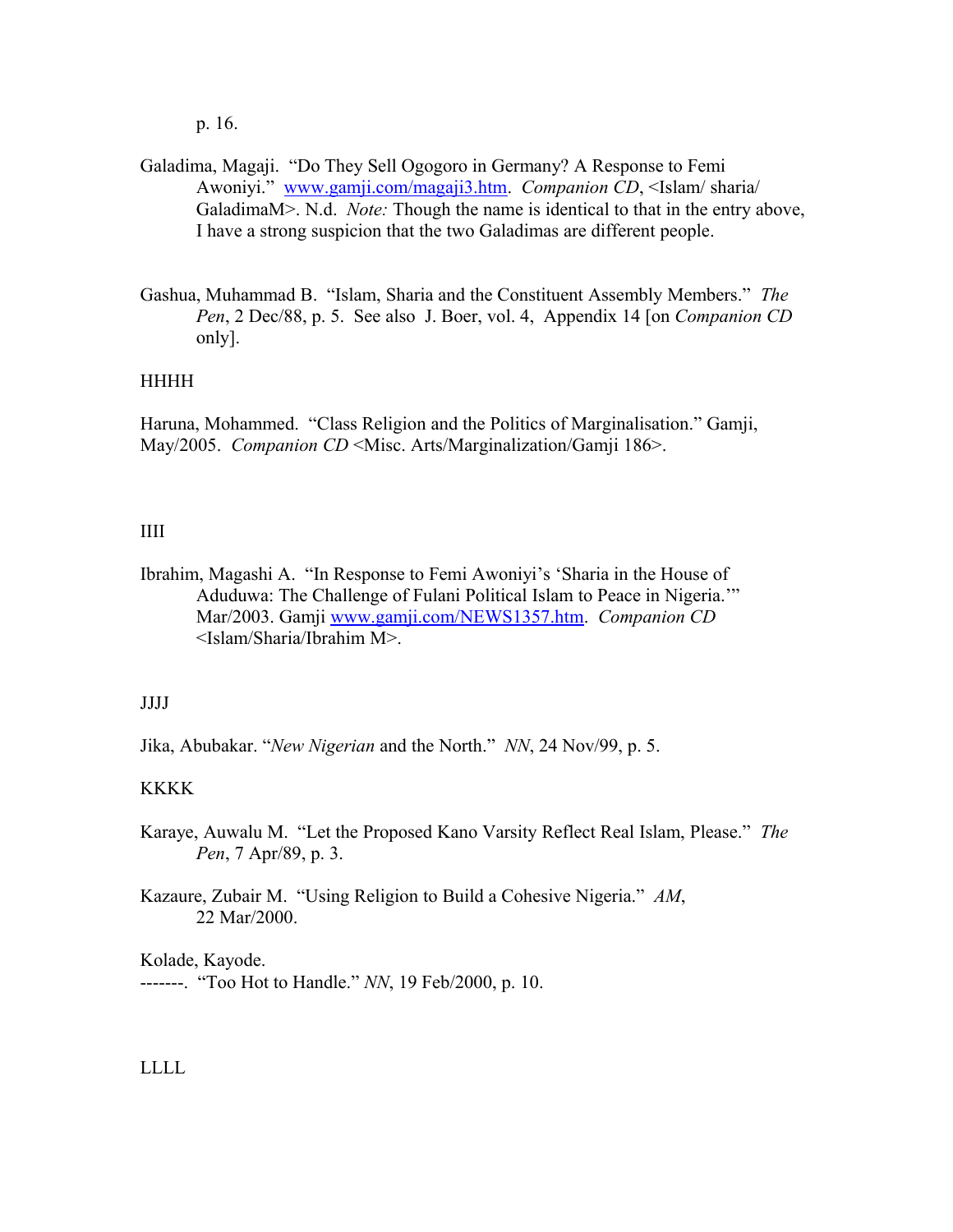Ladan, Tawfiq. "Damaging the Nation's Morality." *The Pen*, 13-27 Jan/89, pp. 12, 15.

-------. "He Legacy of Failure." *The Pen*, 7 Apr/89, p. 10.

Lamidi, Mustapha.

-------. "Seminar Wants Sharia in Muslims' Daily Lives." *NN*, 22 Feb/2000, p. 1.

La-Nibetle, Justin J. *Sharia: The Hidden Agenda.* Jos: Self published, 2000.

Lawan, Jamilu. "Sharia: What It Is, What It Is Not." *NN*, 9 Nov/99, p. 5.

Lemu, Ahmed. "Morality of Education." *The Pen*, 7 Apr/89, pp. 4, 15.

Lemu, Nurudeen A. "A Christian Asks me." *Al-Madinah*, 2 Nov/95, p. 32.

#### MMMM

- Mahmoud, Abdulmalik B. "Judicial Ethics in Islam." *The Pen*, 16-18 Dec/88, pp. 8, 15; 13 Jan/89, pp. 5, 15.
- Mahmud, Ahmed B. "Paper on the Adoption and Implementation of Sharia Legal System in Zamfara State." Presented at the JNI-Sponsored Seminar on Sharia in Jigawa State, 6 July/2000. Appendix 14 in Volume 6.

Minchakpu, Obed.

-------. "Nigerian Province Imposes Arabic Language." *CC*, 26 Aug/2002, p. 8.

Misau, Sulaiman A.

-------. "Christians Shun KDHA Panel." *NN*, 31 Jan/2000.

- Modibbo, Ibrahim. "Sharia in Zamfara Constitution--Suleiman Kumo." *NN*, 8 Nov/99, pp. 1-2.
- Mohammad, Muhammad Sani. "*Mu Kula da Tarbiyar 'Ya'yanmu." Alkalami*, 17 Feb/89, p. 3.
- Mohammed, Yakubu. Interview with Sheikh Abubakar Gumi. *Newswatch*, 30 Mar/87, p. 17.

Mumuni, Mikail. "Zamfara Cannot Extend Sharia to Non-Muslims." *TELL*,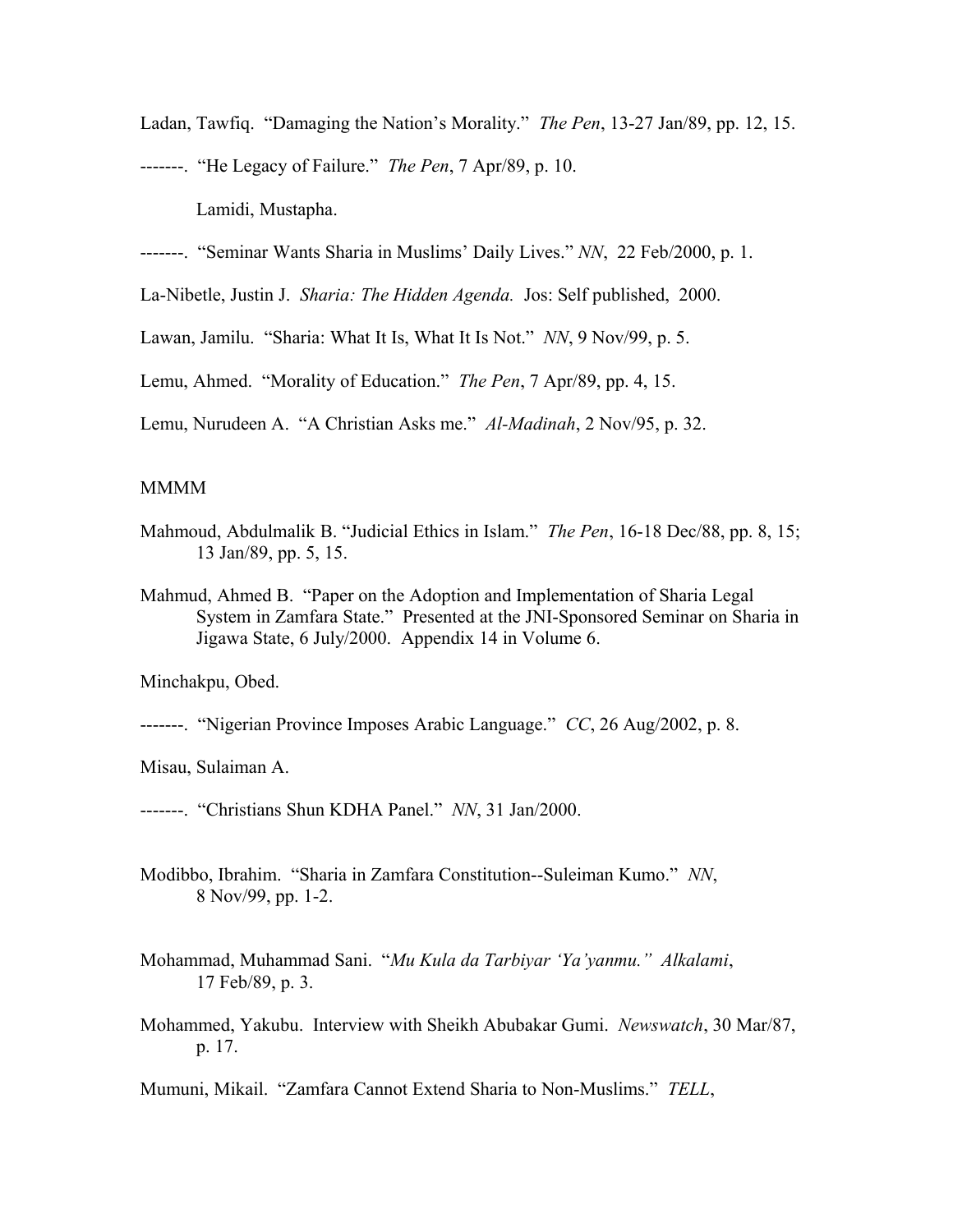15 Nov/99, pp. 16-17.

Muslim Student Society (MSS). "Submission of the MSS before the Committee Set up by the Kano State Government to Investigate Causes of the October  $30<sup>th</sup>$ Disturbances in Kano." *Radiance,* No. 4/83, pp. 41-44.

Mustapha, Sani S. "Nigerians Ought to Embrace Sharia." *NN*, 3 Nov/99, p. 20.

## NNNN

*New Nigerian (NN).* "JNI National Seminar Says: Sharia No Threat to Nigeria." 14 Feb/2000, pp. 1-2. Appendix 32 in vol. 6.

Nmodu, Danlami. "Sharia Is Above the Constitution." *TELL*, 15 Nov/99, pp. 22-23. Appendix 55 in vol. 6.

- Nweke, Roy. "Excerpts from an Interview with the First Executive Governor of Zamfara State, Alhaji Ahmad Sani." *Society*, Issue No. 2, May/2001[?], pp. 1-8.
- -------. "International Conference on Restoration of Sharia in Nigeria." *Society*, Issue No. 2, May/2001 [?], pp. 9-12.

# OOOO

Odo, Austine. Editorial: "If Muslim Ummah Fault Constitutionality of Sharia, I Will Resign--Governor Sani." *AM*, 16 Feb/2000. Appendix 19 in vol. 6.

Oladipo, Dotun. "I'll Resign if Sharia Is Unconstitutional." *Newswatch*, 6 Mar/2000, pp. 14-17.

Orintunsin, Jide. "Abolition of Capital Punishment Ungodly--Yadudu." *TD*, 12 Jan/2004.

Orire, Abdulkadir. "Shariah: The Misunderstood Legal System." Paper delivered at the Nigeria Inter-Religious Council [NIREC] meeting held in Abuja, June 21-23, 2000.

Owoyemi, Lateef. "Sharia: The Lasting Solution." *AM*, 12 Apr/2000.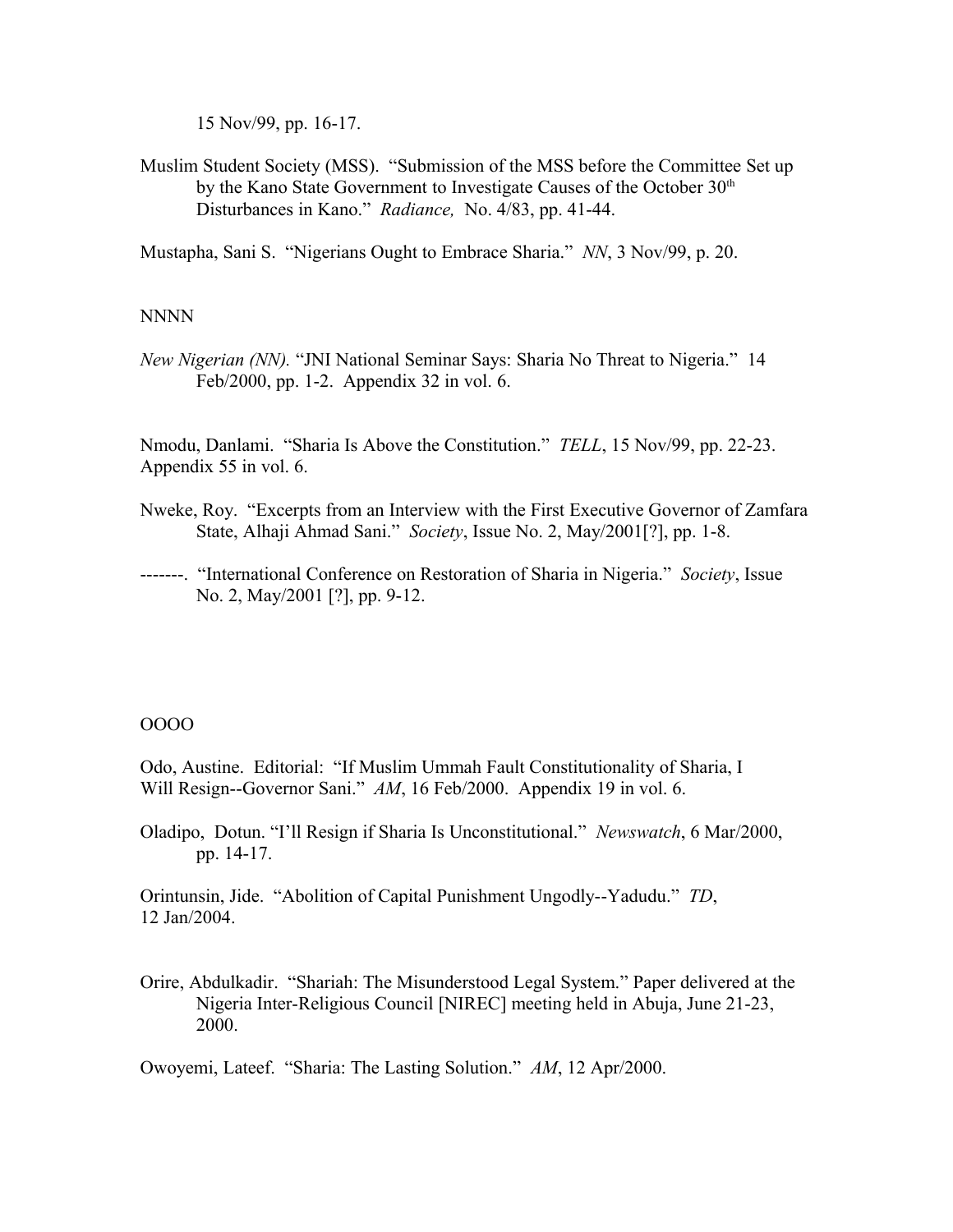#### PPPP

- *Pen*, *The.* "Alcohol Banned in Bida." 1 July/88, p. 1.
- -------. "Chief Imams Call on Constituent Assembly to Include Sharia." 18 Nov/88, pp. 1-2.
- -------. "Editorial: Religion and the State." 16 Dec/88, p. 3.
- -------. "News Analysis: *The Punch's* Definition." 13 Jan/89, pp. 1-2.
- -------. "Ilorin Beer Sellers Lose Round One." 27 Jan/89, p. 1.
- -------. "Northern Board of Arabic Calls for Higher Standards." 24 Feb/89, p. 16.
- -------. "Dahiru Bauchi Sues for Unity." 5 May/89, p. 16.

#### **RRRR**

- Rabiu, Safianu. "On Obasanjo and Sharia: A Response to K. Nweke." Gamji. *Companion CD* <Sharia/Rabiu S>.
- *Radiance,* "The Maitatsine Phenomenon: A Special Report." No. 4, 1983, pp. 36-40.

Rahama, Abubakar. "Niger, Kebbi Adopt Sharia." *NN*, 17 Jan/2000.

Rashid, S. Khalid, ed. *Islamic Law in Nigeria: Application and Teaching.* Lagos: Islamic Publication Bureau, 1986.

*REC News Exchange.* "Although President Assures Freedom, Nigerian Christians Still Treated Poorly." Nov/99, pp. 5-6.

#### **SSSS**

- Sakkwato, Bello A. "Sharia in Zamfara: Problems and Prospects." *NN*, 5 Jan/2000, p. 14.
- Sambo, Muhammed B. "An Address on the Official Launching of Sharia, Zamfara State, by His Excellency the Executive Governor of Zamfara State, Alhaji Ahmad Sani Yariman Bakura, on Wednesday, 18<sup>th</sup> *Rajab*, 1420 and 27<sup>th</sup> October, 1999, at Ali Akilu Square, Gusau." *NN*, 3 Nov/99, pp. 6-7. Appendix 8, vol. 4.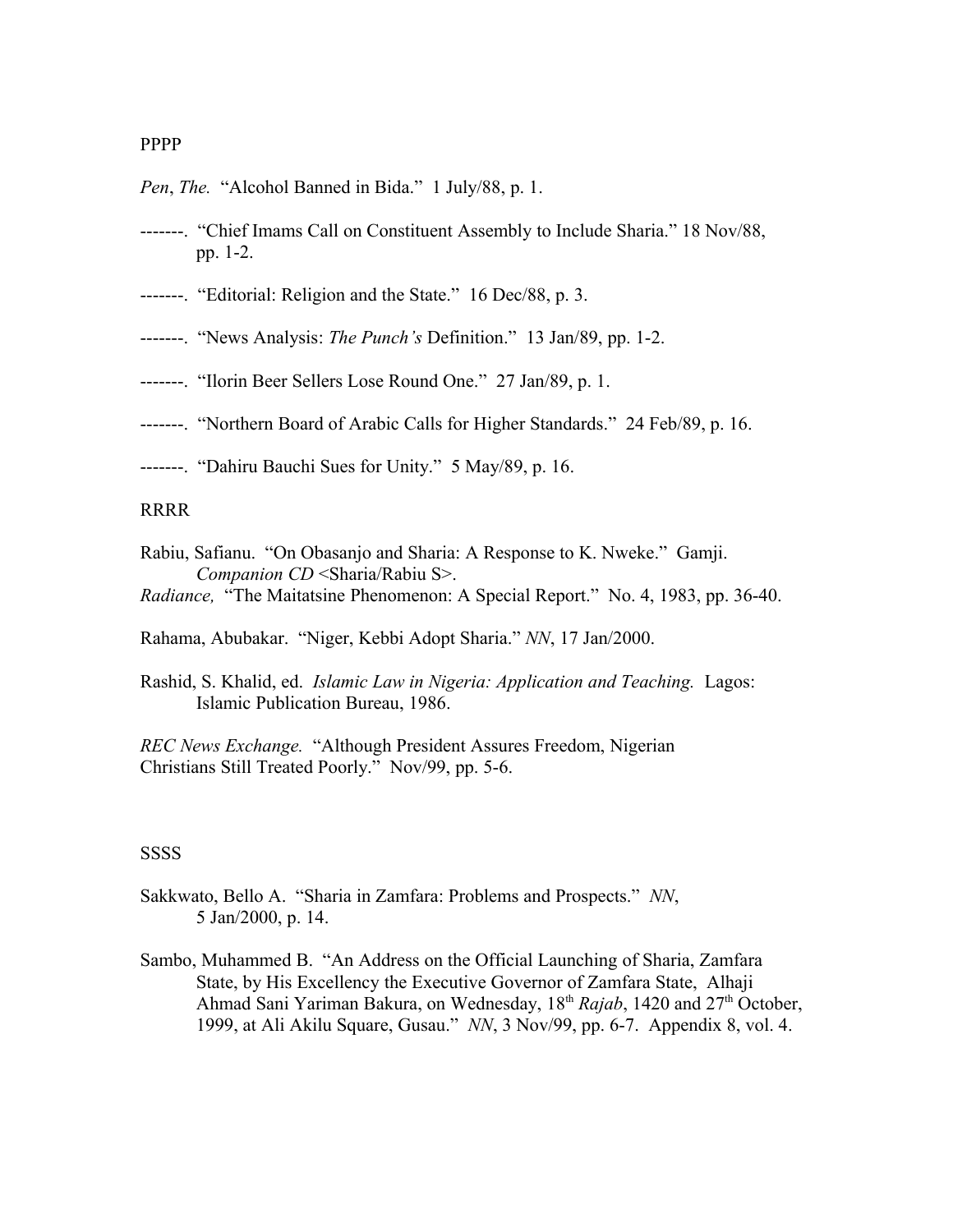- Sani, Ahmed. "Recognising the Judiciary." A speech delivered to the Magistrate Association of Nigeria, 30 May/2001. An "advertorial" in *Hotline*, 10 June/2001, pp. 20-21. Appendix 18 in vol. 6.
- Sanusi, L. Sanusi. "The Politisation of Ontological Questions: Discourses, Subjectivities and Muslim Family Law in Nigeria." A paper presented at the International Conference on Muslim Family Law in Sub-Saharan Africa, University of Cape Town, South Africa, 11-14 Mar/2002. Gamji.
- Shawulu, Rima. *The Story of Gambo Sawaba.* Jos: Echo Communications, 1990.
- Shuaibu, Mohammed L. "Gov. Sani Gets US Citizenship." *D/Trust*, 20 Sep/2006. *Companion CD* <Other Countries/West/USA/Sani Given Nebraska Citizenship>.
- Sirajo, Mukhtar Z. "*Ku Himmatu wajen Neman Ilimi—Sheikh Salim." Alkalami*, 31 Mar/89, p. 16.
- -------. "*Sheikh Bashir Sambo a Nemi A Hada Kai." Alkalami*, 14 Apr/89, p. 1.
- Strawson, John. "Encountering Islamic Law." Paper delivered at the Critical Legal Conference held in New College, Oxford, September 9-12, 1993. <http://www.uel.ac.uk/faculties/socsci/law/jsrps.html>
- Sulaiman, Ibrahim K. R. "Grief for a Noble Nation." *Radiance*, a magazine published by the MSS, no. 4, 1983, pp.19-24.
- -------. "The Sharia and the 1979 Constitution." In S. Rashid, 1986 [see above], pp. 52-74.

-------. "State and Religion in Nigeria: A Suggested Framework." **Commissioned Paper** Submitted to the Political Bureau, Lagos, May/86. Reproduced as Appendix 6 in J. Boer, vol. 4, 2005.

Sulaiman, M. A. O. "Jesus or Joshua?" *The Pen*, 21 Apr/89, p. 12.

#### **TTTT**

- Tofa, Bashir O. "Statement by the Bureau for Islamic Propagation." *The Pen*, 16-30 Dec/88, p. 1.
- -------. "Speech by Alhaji Bashir Tofa at the Launching of *Islam and Revolution.*" *The Pen*, 27 Jan/89, p. 11.

Tukur, Mahmud. "The Nigerian Condition." *WT*, 29 Jun/2001, pp. 15, 18.